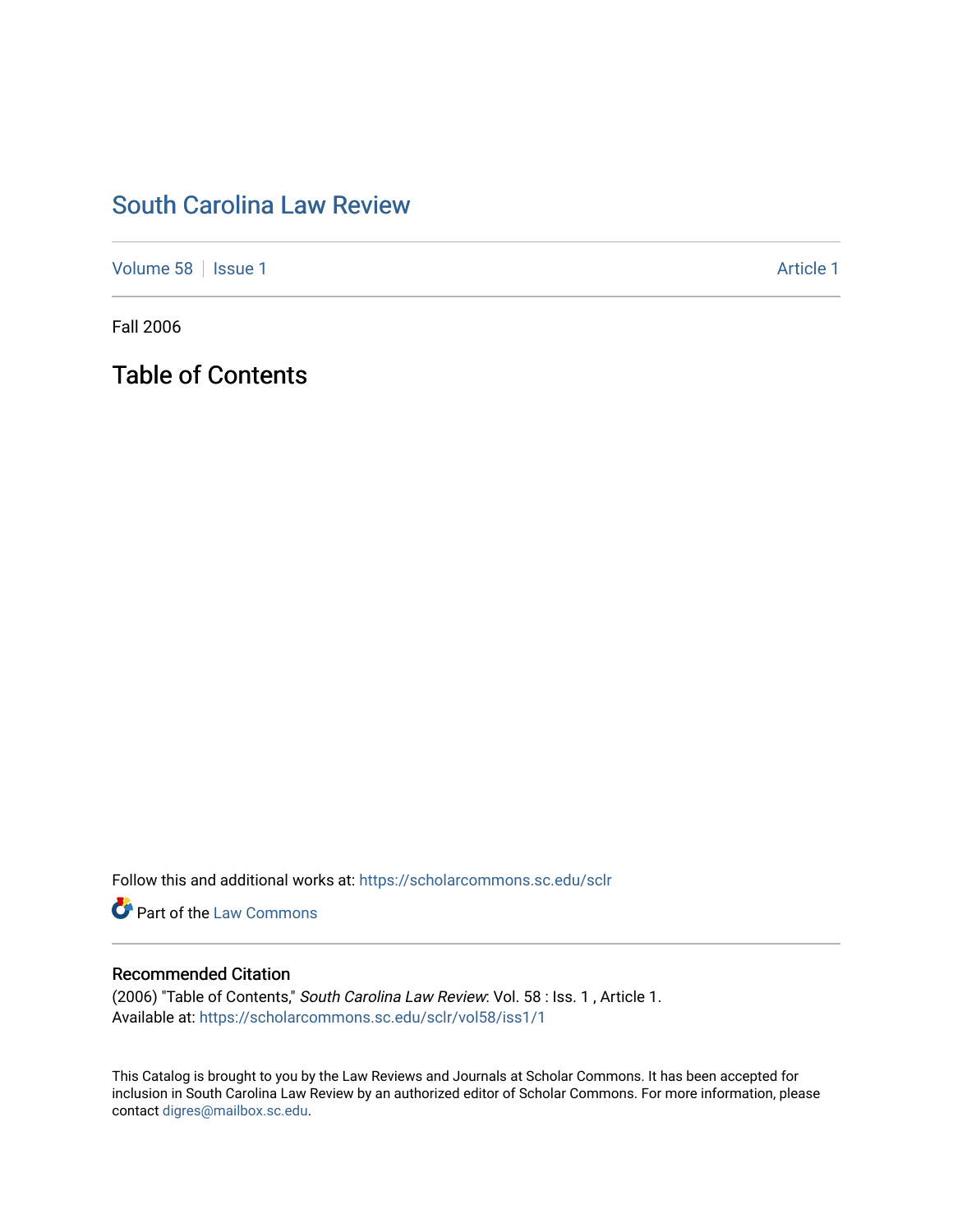# $\bf SOUTH^{\hbox{\tiny all}}$ CAROLINA **LAW REVIEW**

**VOLUME 58** AUTUMN **2006** NUMBER **1**

## **TABLE OF CONTENTS**

### **SPEECH**

| HONORING THE CALL TO PRACTICE                                                                                                              |
|--------------------------------------------------------------------------------------------------------------------------------------------|
| <b>ARTICLES</b>                                                                                                                            |
| PRESERVING THE DUTY TO PRESERVE:<br>THE INCREASING VULNERABILITY OF ELECTRONIC INFORMATION                                                 |
| TOO MANY BELLS? TOO MANY WHISTLES?<br>CORPORATE GOVERNANCE IN THE POST- ENRON, POST-WORLDCOM ERA<br>-65                                    |
| <b>MARKET SHARE LIABILITY BEYOND DES CASES:</b><br>THE SOLUTION TO THE CAUSATION DILEMMA IN LEAD PAINT LITIGATION?<br>Donald G. Gifford    |
| THE EFFECT OF RACE, GENDER, AND LOCATION<br>ON PROSECUTORIAL DECISIONS TO SEEK<br>THE DEATH PENALTY IN SOUTH CAROLINA<br>Michael J. Songer |
|                                                                                                                                            |